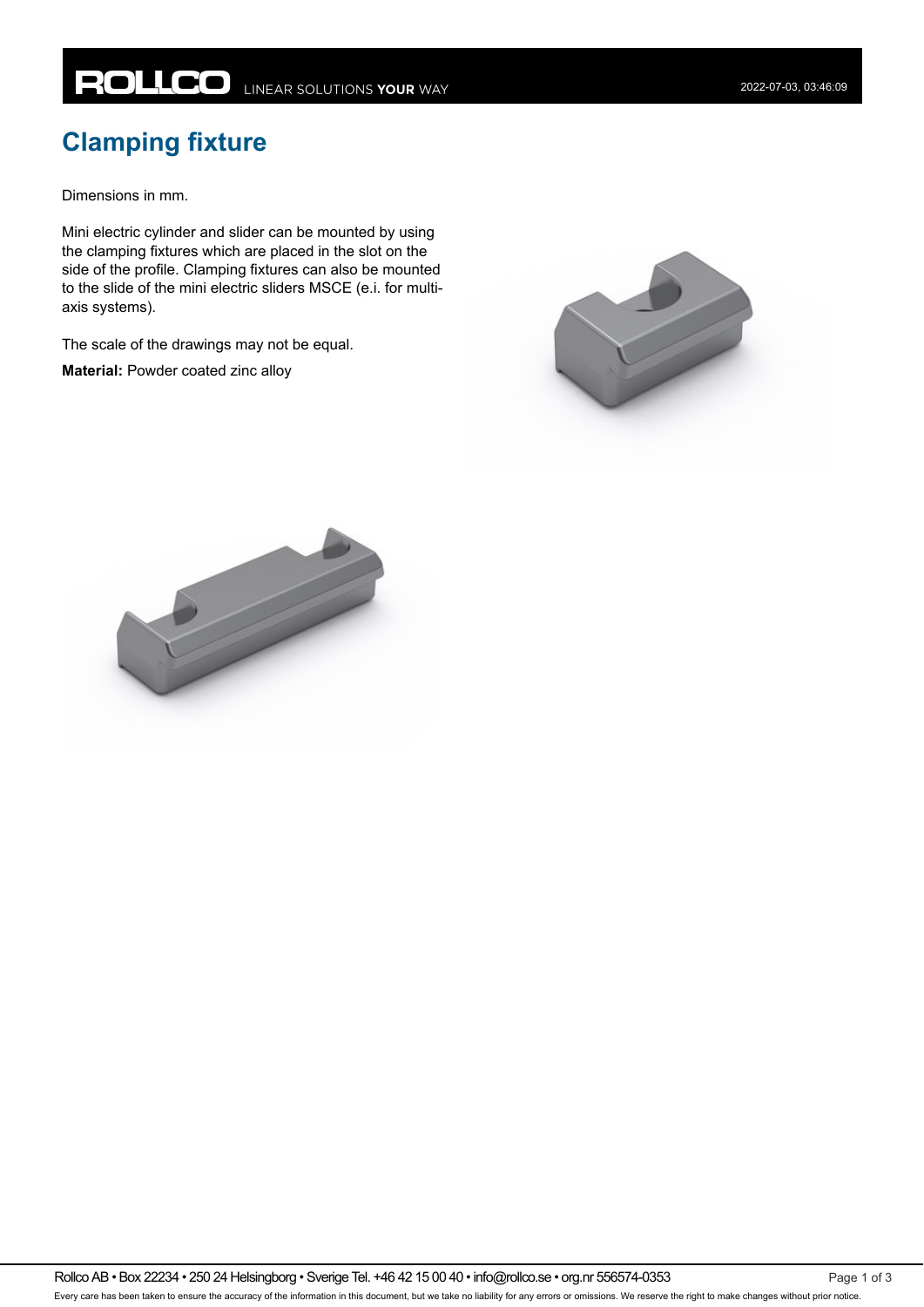## **Variant Data**

| <b>Designation</b> | <b>Compatible with</b> | <b>Material</b>          | Mass(g) |
|--------------------|------------------------|--------------------------|---------|
| MG 25 - 108216     | MCE/MSCE 25            | Powder coated zinc alloy | 6       |
| MG 25 - 108218     | MCE/MSCE 25            | Powder coated zinc alloy | 12      |
| MG 25 - 108217     | MCE/MSCE 25            | Powder coated zinc alloy | 5       |
| MG 25 - 108219     | MCE/MSCE 25            | Powder coated zinc alloy | 16      |
| MG 32 - 108216     | MCE/MSCE 32            | Powder coated zinc alloy | 6       |
| MG 32 - 108218     | MCE/MSCE 32            | Powder coated zinc alloy | 12      |
| MG 32 - 108217     | MCE/MSCE 32            | Powder coated zinc alloy | 5       |
| MG 32 - 108219     | MCE/MSCE 32            | Powder coated zinc alloy | 16      |
| MG 45 - 108216     | MCE/MSCE 45            | Powder coated zinc alloy | 6       |
| MG 45 - 108218     | MCE/MSCE 45            | Powder coated zinc alloy | 12      |
| MG 45 - 108217     | MCE/MSCE 45            | Powder coated zinc alloy | 5       |
| MG 45 - 108219     | MCE/MSCE 45            | Powder coated zinc alloy | 16      |